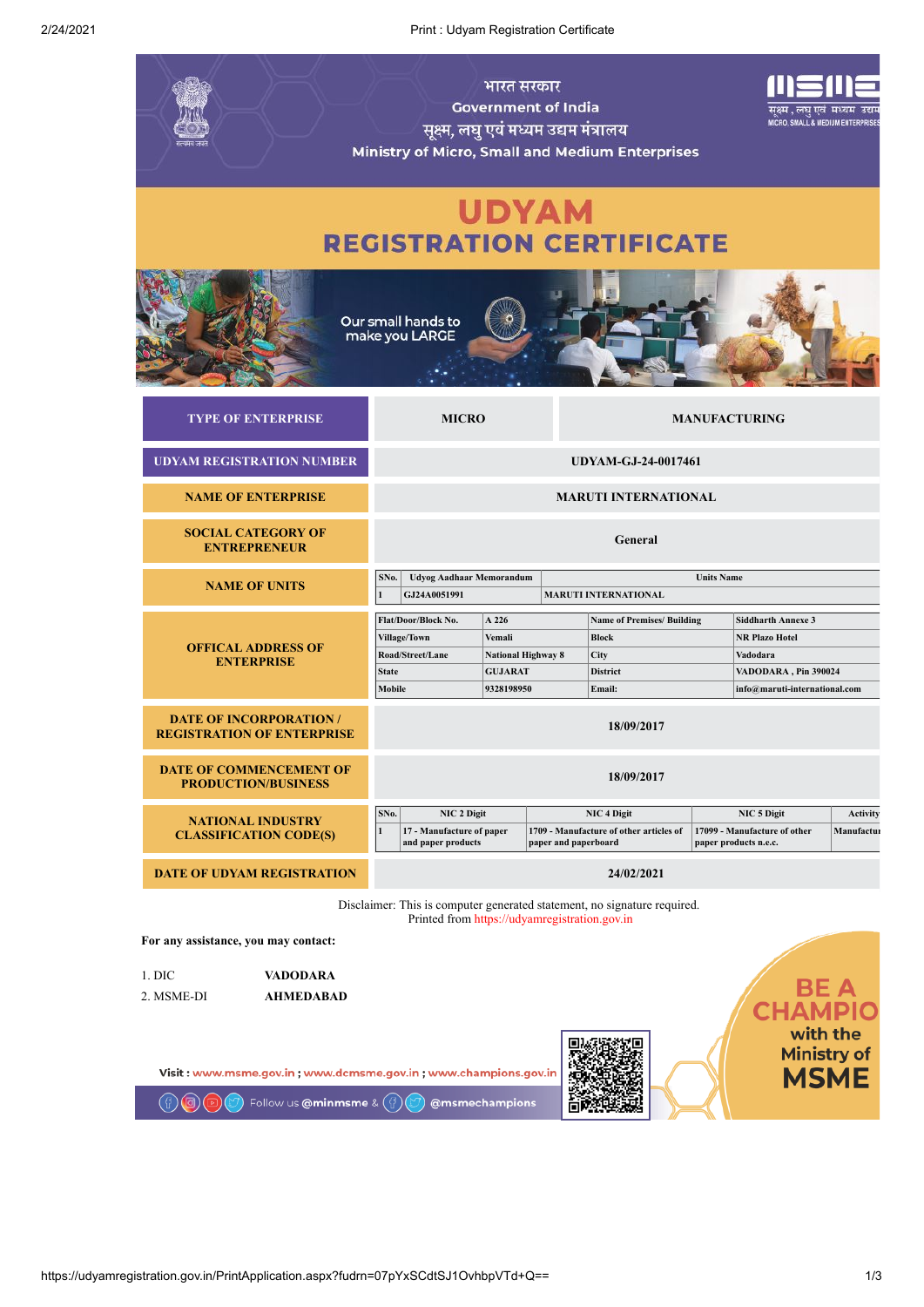2/24/2021 Print : Udyam Registration Certificate

# भारत सरकार **Government of India**

यम उद्यम **JIUM ENTER** 

सूक्ष्म, लघु एवं मध्यम उद्यम मंत्रालय

Ministry of Micro, Small and Medium Enterprises

**Udyam Registration Number : UDYAM-GJ-24-0017461**

| Type of Enterprise   MICRO              |                                                   | <b>Major Activity</b> Manufacturing                   |                                           |
|-----------------------------------------|---------------------------------------------------|-------------------------------------------------------|-------------------------------------------|
| <b>Type of Organisation</b> Proprietary |                                                   |                                                       | Name of Enterprise   MARUTI INTERNATIONAL |
| <b>Owner Name</b>                       | SHRI NILESH NAVINCHANDRA<br><b>MEHTA</b>          |                                                       | <b>PAN</b> ACPPM1470R                     |
| <b>ITR for Previous Year   Yes</b>      |                                                   | <b>ITR Type</b> ITR $-4$                              |                                           |
| Do you have GSTIN   Yes                 |                                                   |                                                       | <b>Mobile No.   9328198950</b>            |
|                                         | <b>Email Id</b> $ $ info@maruti-international.com | Social Category General                               |                                           |
| Gender                                  | Male                                              | Specially Abled(DIVYANG) No                           |                                           |
| Date of Incorporation                   | 18/09/2017                                        | Date of Commencement of<br><b>Production/Business</b> | 18/09/2017                                |

## **Bank Details**

|                                            | <b>Bank Name   ANDHRA BANK</b> |
|--------------------------------------------|--------------------------------|
|                                            | <b>IFS Code</b> ANDB0002584    |
| <b>Bank Account Number 258411100001219</b> |                                |

#### **Employment Details**

| Male $ 1$              |  |
|------------------------|--|
| Female $\vert 0 \vert$ |  |
| Other $ 0 $            |  |
| <b>Total</b>           |  |

### **Investment in Plant and Machinery OR Equipment (in Rs.)**

| Written Down Value (WDV) as on 31st March of the Previous Year 2018-19 (A)                                  | 0        |
|-------------------------------------------------------------------------------------------------------------|----------|
| Exclusion of cost of Pollution Control, Research & Development and Industrial Safety Devices during 2018-19 |          |
| Net Investment in Plant and Machinery OR Equipment $[(A)$ - $(B)]$                                          | 0        |
| Total Turnover (A) during 2018-19                                                                           | 96200    |
| Export Turnover (B) during 2018-19                                                                          | $\theta$ |
| Net Turnover $[(A)-B]$                                                                                      | 96200    |

#### **Unit(s) Details**

| <b>SN</b> | -<br>Name<br>Unn       | Flat    | <br>Building                            | <b>Village</b><br>$\sim$<br>'Towr | Block | Road             | City     | Pin   | <b>State</b> | <b>District</b> |
|-----------|------------------------|---------|-----------------------------------------|-----------------------------------|-------|------------------|----------|-------|--------------|-----------------|
|           | <b>TION</b><br>D<br>ים | $A$ 226 | .<br>$\sim$<br>siddha<br>Annexe<br>۱rth | $ -$<br>. .<br>Vemali             |       | National Highway | Vadodara | 39002 | GUJ<br>JARAT | DODAR           |

#### **Official address of Enterprise**

| <b>Flat/Door/Block No.</b>             | A 226 | <b>Name of Premises/ Building</b> | Siddharth Annexe 3                |  |
|----------------------------------------|-------|-----------------------------------|-----------------------------------|--|
| <b>Village/Town</b><br>Vemali          |       | Block                             | NR Plazo Hotel                    |  |
| Road/Street/Lane<br>National Highway 8 |       | <b>City</b>                       | Vadodara                          |  |
| <b>GUJARAT</b><br><b>State</b>         |       | <b>District</b>                   | VADODARA, Pin: 390024             |  |
| Mobile<br>9328198950<br><b>Email:</b>  |       |                                   | $ info@$ maruti-international.com |  |

#### **National Industry Classification Code(S)**

|                                                                                 | $\vert$ SNo. $\vert$ Nic 2 Digit                | Nic 4 Digit                                                                 | Nic 5 Digit                                           |  | <b>Activity</b> |
|---------------------------------------------------------------------------------|-------------------------------------------------|-----------------------------------------------------------------------------|-------------------------------------------------------|--|-----------------|
|                                                                                 | 17 - Manufacture of paper and paper<br>products | $\parallel$ 1709 - Manufacture of other articles of paper and<br>paperboard | 17099 - Manufacture of other paper products<br>n.e.c. |  | Manufacturing   |
| Are you interested to get registered on Government e-Market (GeM) Portal<br>Yes |                                                 |                                                                             |                                                       |  |                 |

Are you interested to get registered on TReDS Portals(one or more) No DIC VADODARA